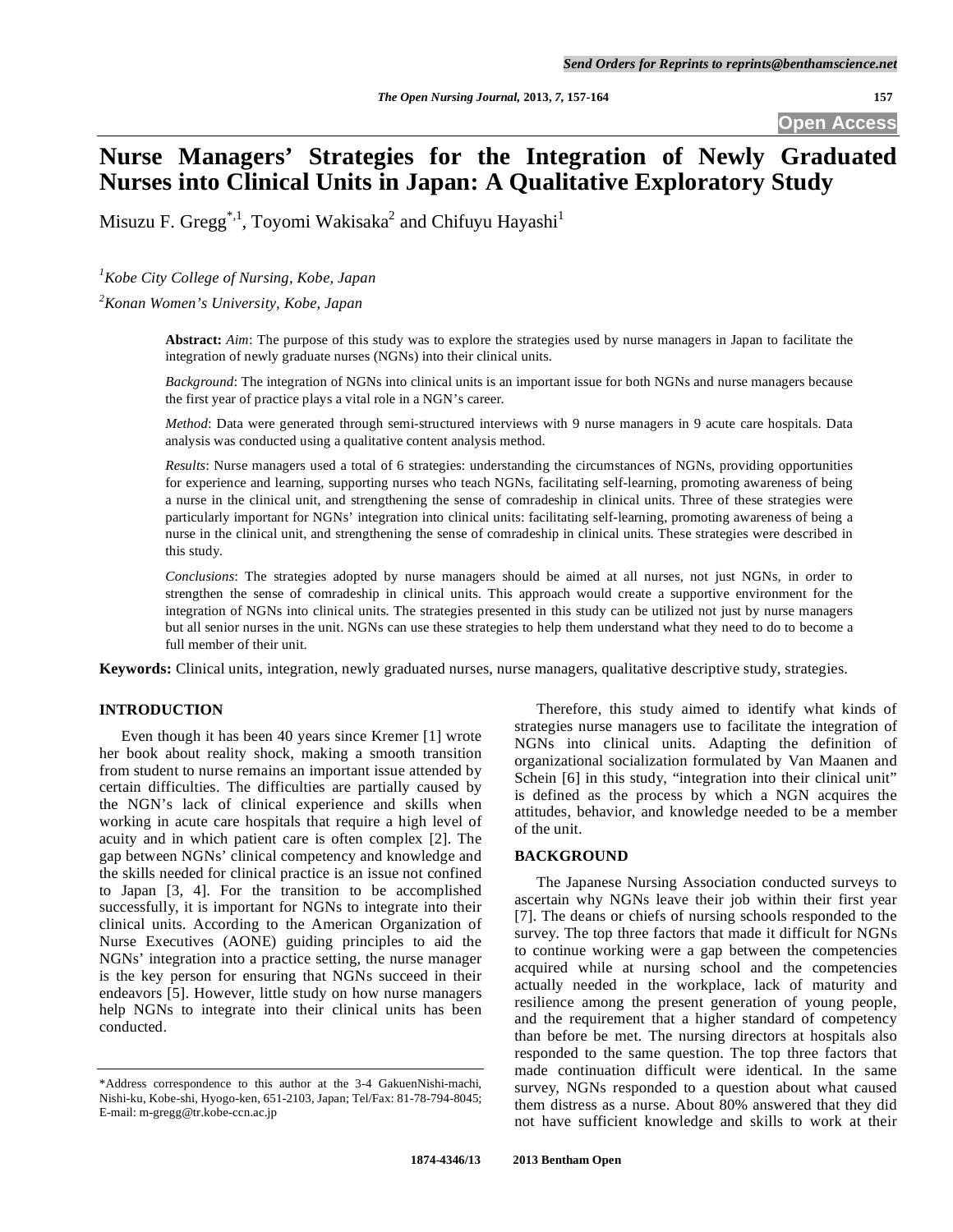clinical unit. The second source of distress was the anxiety associated with making medical errors. These experiences of Japanese NGNs are reflected in other countries [3, 8, 9].

 Successfully making the transition from student to registered nurse is an important issue for NGNs because NGNs' integration into a clinical unit happens as a result of this transition. Some strategies were reported as being useful in assisting NGNs to make this role transition. As a hospital level approach, the national post-baccalaureate nursing residency program in the U.S. and the graduate nursing program in Australia are well known. As a clinical unit level approach, using a questionnaire survey, Scott *et al*. [10] identified that orientation programs play a critical role in job satisfaction and retention of NGNs. Creating a specially designed orientation program that takes into account the expectations of both the hospital and NGNs was reported to be an effective way of facilitating the transition from student to nurse [11]. Furthermore, the effectiveness of preceptorship to bridge the gap between being a student to fulfilling the role of a nurse has been documented [12]. The mentoring program in an operating room reduced the turnover rate of newly hired nurses by helping their integration into the practice environment [13]. Taking these strategies together, nurse managers play an important part in helping NGNs to integrate into clinical units. The integration of NGNs into a clinical unit has impact on not only NGNs' job satisfaction but also on all nurses in the unit and eventually it influences the quality of care provided in the unit.

## **METHODOLOGY**

## **Design**

 The purpose of this study was to explore the strategies used by nurse managers to facilitate the integration of NGNs into clinical units in everyday practice. A qualitative descriptive research approach was chosen because it is suitable for describing everyday events in everyday terms [14].

## **Study Participants**

 A convenience sampling technique was adopted for this study. The study participants were 9 nurse managers who worked at 9 clinical units in 9 acute care hospitals. Nurse managers were the target of this study because clinical units in Japan do not have their own nurse educator; therefore, nurse managers are in charge of NGNs' education. The hospitals were selected by the authors based on relationships with the hospitals such as the clinical practice fields of the students. Originally, it was planned to hold interviews with10 nurse managers; however, one nurse manager declined to be interviewed and introduced a nurse who was in charge of NGN education. This interview was excluded from the data of this study.

 The criterion used to select clinical units was "places where nurses were working cohesively as a unit". This criterion was established because it was reasonable to assume that the nurse managers of these clinical units had strategies that would facilitate the integration of NGNs into their clinical units. The directors of nursing of 9 hospitals selected the clinical units which met the selection criterion and introduced the authors to the nurse managers.

## **Data Generation**

 The authors who gathered the data are nurse researchers who as a group have been studying NGN education for 7 years. Data were generated through semi-structured interviews. Nine interviews were conducted by 3 authors and each interview lasted 60 to 75 minutes. The authors discussed each interview and confirmed that the same direction was followed based on the purpose of the study. This approach, in which all authors conducted their own interviews, helped with data analysis and facilitated discussion during the analysis. All interviews were digitally recorded and transcribed verbatim.

 The interview guide was designed based on a literature review related to the transition and socialization of NGNs. The interview guide included questions regarding important approaches taken in the teaching of NGNs in a clinical unit, the atmosphere of the unit in which NGNs worked, and strategies to facilitate NGNs' integration into a clinical unit.

## **Data Analysis**

 Data analysis was conducted using a qualitative content analysis method [14-16]. Transcriptions of digitally recorded interviews were read carefully and the content was analyzed by scrutinizing each sentence and then the sentences were coded. The first author examined all codes and compared them for any similarities and differences and sorted the codes to identify clusters of codes, and extracted subcategories. These subcategories were compared with each other for any similarities in order to extract categories. The other 2 authors examined this process and confirmed that all the extracted categories fitted the interview data. During this process, the authors held discussions until a consensus was reached.

 The rigor of this study was assessed based on credibility, transferability, dependability, and confirmability [17]. The rigor of the data analysis was confirmed by member checking with 2 study participants. The interviews were conducted by the first author. These study participants confirmed the data analysis was a good description of the strategies used by nurse managers to facilitate NGNs' integration into clinical units. This process conferred credibility. The characteristics of the study participants and participants' quotations were described in order to meet the criterion for transferability. The authors, who are experienced qualitative researchers, held discussions about both the interviews and data analysis to maintain consistency during the research process. This reinforced dependability. The discussions were recorded in notes and the results of discussions supported the categories decided on. An audit trail of the study process supported confirmability [18].

## **Ethical Considerations**

 This study was approved by the Internal Review Board of the first author's home institution. First, a letter was sent to the directors of nursing at 10 hospitals. The letter explained the purpose of this study, and provided information on the methods of data generation and the confidentiality agreements. The directors submitted the name of prospective participants for this study. Second, a letter that was almost the same as the one for the directors of nursing was sent to the prospective participants. Prospective participants became study participants when they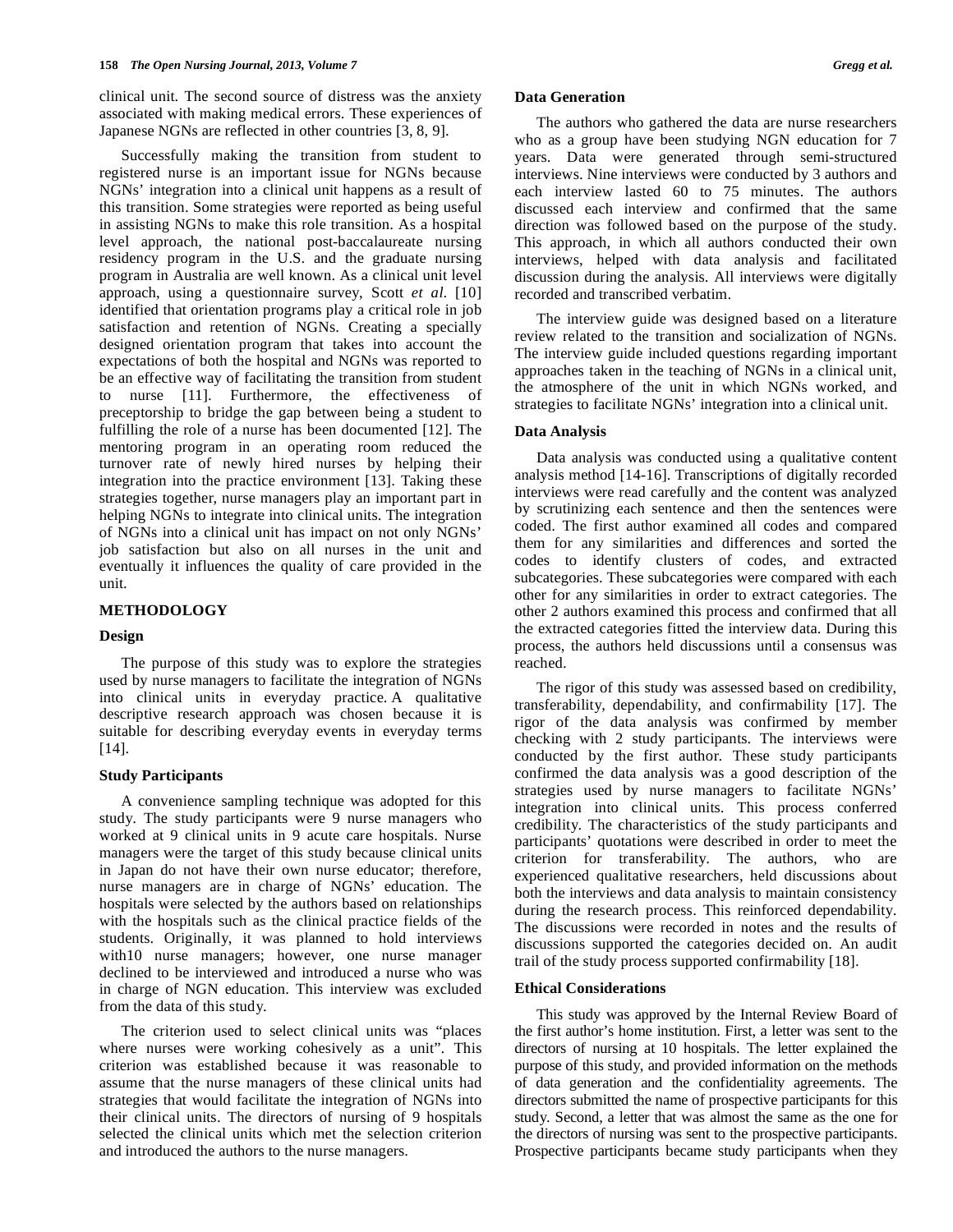agreed to participate in this study by sending an acceptance letter. All participants provided signed informed consent. The consent form included project descriptions, procedures, risks, benefits, and costs to the participant, as well as study withdrawal procedures and confidentiality agreements.

## **RESULTS**

## **Characteristics of Study Participants and their Clinical Units**

 Table **1** shows the characteristics of the study participants and their clinical units where the study participants worked as nurse managers. The study participants' clinical experience as nurses ranged from 19 to 30 years with a median of 24 years. Their experience as a nurse manger ranged from 4 to 10 years with a median of 5 years. The hospitals employed from 6 to 120 NGNs. The number of NGNs assigned to the clinical units was between 1 and 8 with a mean of 3.3.

 All clinical units used a preceptor to teach NGNs. A preceptor is a nurse who has a role in guiding and supporting NGNs in practicing in their unit. The preceptor/NGN ratio varied. Two clinical units used a group teaching approach, which means there was more than one preceptor for each NGN. Eight clinical units had 1 or 2 advisors who supported preceptors with 3 to 6 years' experience. These advisors were a little older than the preceptors, usually having 5 to 10 years of nursing experience. The advisor's role was to help preceptors when the preceptors encountered difficulties in supporting NGNs.

## **Strategies**

 Six categories and 21 subcategories emerged from data analysis (Table **2**). The six categories were: understanding the circumstances of NGNs, providing opportunities for experience and learning, supporting nurses who teach NGNs, facilitating self-learning, promoting awareness of being a nurse in the clinical unit, and strengthening the sense of comradeship in clinical units. The first three categories were standard practice when nurse managers work with NGNs in clinical units. Therefore, the description of the main results in this section mainly focus on the latter three strategies that are particularly important for the integration of NGNs into clinical units; namely, facilitating self-learning, promoting awareness of being a nurse in the clinical unit, and strengthening the sense of comradeship in clinical units. These strategies are explained briefly with illustrative quotations from the study participants.

## **Facilitating Self-Learning**

 The study participants were conscious of NGNs' learning situations and tried to facilitate their self-learning to aid them in taking good care of their patients. To facilitate selflearning, they expressed the necessity of autonomous thinking and learning by NGNs.

> I told them, "You should feel confident about giving care to our patients. You must learn what you need to do… You will be taught once but after that you have to learn by yourself. If a patient asks you something, you should not ask other nurses without first thinking for yourself." (No. 6)

 They recommended that NGNs learn at their own pace. Many study participants mentioned their concerns when there were more than 2 NGNs in their unit. If NGNs did not take care of an equal number of patients, the NGN who had

| No.            | Gender | <b>Clinical</b><br><b>Experiences as</b><br>a Nurse (Years) | <b>Experiences</b> as a<br><b>Nurse Manager</b><br>(Years) | <b>Type of Unit</b>                                                                           | <b>Education System</b>                                                                           | <b>NGNs Assign to the</b><br><b>Unit (Total NGNs Hired)</b><br>by Hospital) |
|----------------|--------|-------------------------------------------------------------|------------------------------------------------------------|-----------------------------------------------------------------------------------------------|---------------------------------------------------------------------------------------------------|-----------------------------------------------------------------------------|
| 1              | Female | 20                                                          | 8                                                          | Neurosurgery, Orthopedic<br>Surgery                                                           | Three Preceptors for 3 NGNs<br>and one advisor                                                    | 3(18)                                                                       |
| $\overline{c}$ | Female | 24                                                          | 5                                                          | Otorhinolaryngology,<br>Dental surgery, Plastic<br>surgery                                    | Teaching by 4 groups, which<br>including 1 preceptor for 1<br>NGN and one advisor in one<br>group | 4(120)                                                                      |
| 3              | Female | 24                                                          | $\overline{4}$                                             | Mixed (Cardiovascular<br>medicine, Cardiac surgery,<br>Respiratory<br>medicine/surgery, etc.) | One preceptor for 1 NGN and<br>one advisor                                                        | 2(95)                                                                       |
| $\overline{4}$ | Female | 19                                                          | 6                                                          | Surgical center                                                                               | One preceptor for 1 NGN and 3<br>advisors                                                         | 5(16)                                                                       |
| 5              | Female | 26                                                          | 10                                                         | Unit for people with<br>disabilities                                                          | Two preceptors for 1 NGN and<br>one advisor                                                       | 1(8)                                                                        |
| 6              | Female | 22                                                          | 5                                                          | ICU                                                                                           | One preceptor for 1 NGN                                                                           | 4(40)                                                                       |
| 7              | Female | 30                                                          | 5                                                          | Operating room                                                                                | One preceptor for 1 NGN and 2<br>advisors                                                         | 1(6)                                                                        |
| 8              | Female | 23                                                          | 5                                                          | Emergency department                                                                          | One preceptor for 1 NGN and 1<br>advisor                                                          | 8(49)                                                                       |
| 9              | Female | 29                                                          | 10                                                         | Obstetrics & Gynecology,<br>Immunology/hematology                                             | One preceptor for 1 NGN and 1<br>advisor                                                          | 2(56)                                                                       |

**Table 1. Characteristics of Participants and their Units**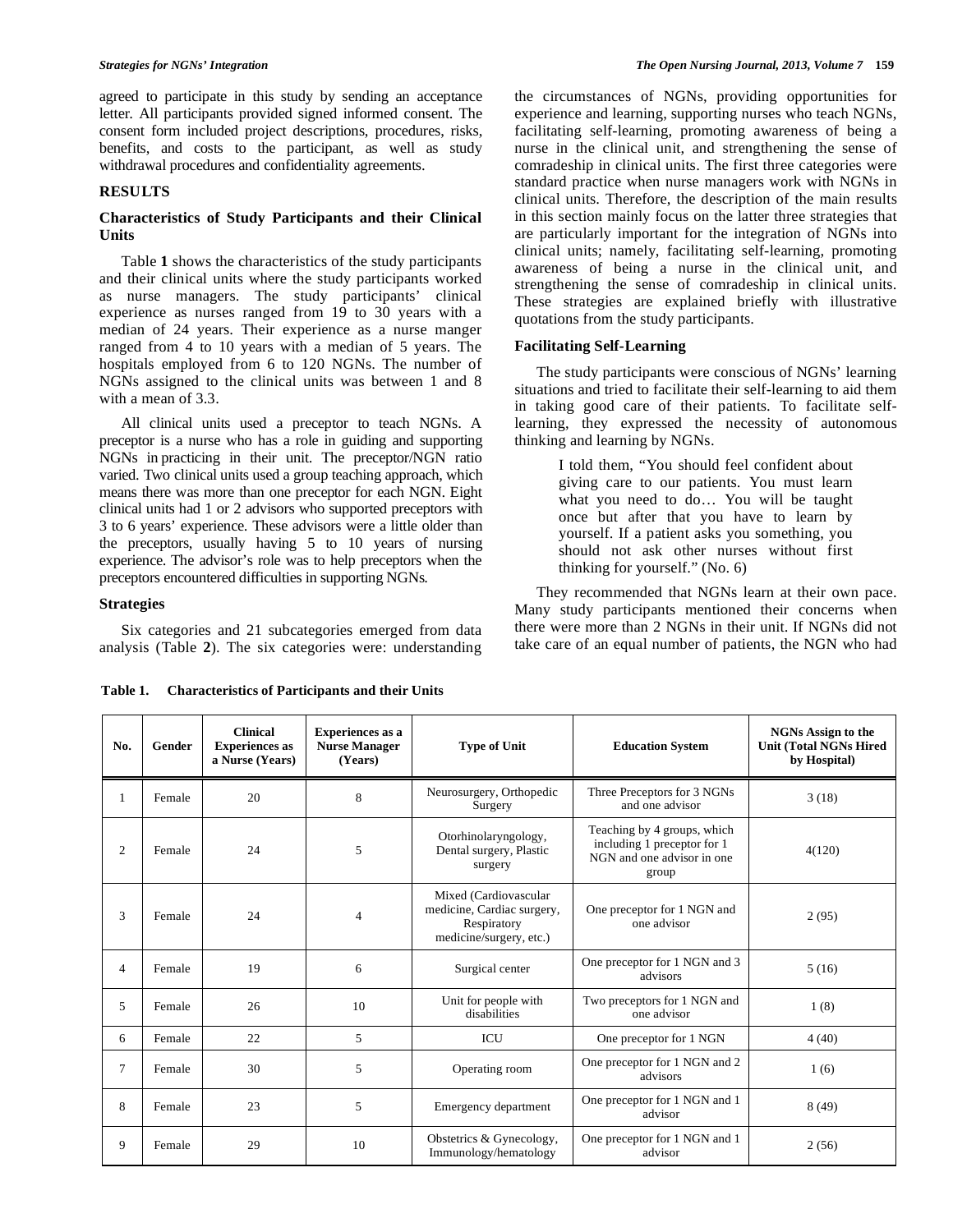|                                                             | Collecting information about NGNs from preceptors and staff nurses                                           |  |  |
|-------------------------------------------------------------|--------------------------------------------------------------------------------------------------------------|--|--|
| Understanding the circumstances of<br><b>NGNs</b>           | Identifying changes in the attitudes and behavior of NGNs                                                    |  |  |
|                                                             | Sharing information about NGNs in clinical units                                                             |  |  |
|                                                             | Creating opportunities to learn by observing senior nurses                                                   |  |  |
|                                                             | Giving NGNs opportunities to have practical experience                                                       |  |  |
| Providing opportunities for experience<br>and learning      | Devising a better work schedule                                                                              |  |  |
|                                                             | Addressing mistakes made by NGNs                                                                             |  |  |
|                                                             | Accepting the low level of practice skills of NGNs and not setting overly high goals                         |  |  |
|                                                             | Reducing the burden on nurses who teach NGNs                                                                 |  |  |
| Supporting nurses who teach NGNs                            | Giving educational advice to preceptors and other staff nurses                                               |  |  |
|                                                             | Talking to nurses to encourage their active involvement in the teaching of NGNs                              |  |  |
|                                                             | Facilitating autonomous thinking and learning                                                                |  |  |
| Facilitating self-leaning                                   | Recommending learning at own pace                                                                            |  |  |
|                                                             | Giving recognition and praise for what NGNs are able to do                                                   |  |  |
| Promoting awareness of being a nurse in                     | Making NGNs aware that they are licensed nurses                                                              |  |  |
| the clinical unit                                           | Providing NGNs with roles                                                                                    |  |  |
|                                                             | Approaching the sense of belonging of both staff nurses and NGNs                                             |  |  |
|                                                             | Telling NGNs that they are valuable human resources                                                          |  |  |
| Strengthening the sense of comradeship in<br>clinical units | Emphasizing to staff that NGNs are their colleagues                                                          |  |  |
|                                                             | Emphasizing that everyone should foster NGNs                                                                 |  |  |
|                                                             | Facilitating communication in clinical units by encouraging everyone to freely expression their own opinions |  |  |

fewer patients thought that she/he was not good enough to work as a nurse. The study participants surmised that if NGNs were less inclined to compare their level of competence with that of others, this would reduce stress and help them focus more on learning.

> "NGNs should know that everybody develops at a different pace. It is unrealistic to expect that the acquisition of knowledge and skills will take place at the same rate among all NGNs over a one- or two-year period… They should learn at their own pace." (No.1)

 They also gave the NGNs recognition and praise for what they were able to do as a way to motivate their self-learning.

> "Many NGNs are admonished by senior nurses or patients during this period (in the first 8 months after they start working). So, I try to find something positive about a NGN's work that I can tell them about. Anything is alright, for example, when talking about their patient, I may tell them that they observed the patient well ... The praise gives them motivation to learn more." (No.8)

> "When I asked a nurse at the end of her first year a question, 'what made you change your mind when you wanted to quit working?', she answered that it was a senior nurse who praised her about her suctioning technique ... I think if NGNs feel that everybody is watching

over them and giving them praise, it encourages NGNs to continue learning by themselves and working in this unit." (No. 1)

 This strategy is related to the strategy of providing opportunities for experience and learning. The study participants created opportunities for NGNs to learn about nursing practice by observing senior nurses and using checklists of nursing skills. These learning opportunities could facilitate the self-learning of NGNs.

## **Promoting Awareness of Being a Nurse in the Clinical Unit**

 The study participants attempted to make NGNs more aware of the valuable role they play in their unit as a licensed nurse. They thought that by raising the awareness of NGNs of being licensed and professional nurses, this would aid their integration into their clinical unit.

> "When NGNs received their pay slip, I handed it to them personally and told them that their work was recognized with a monetary reward. I don't know if they received my message but I wanted to tell them that ... I asked them to persist for another month. I continue to do this." (No. 3)

> Another participant said that she gave a message card to NGNs when they received their first salary payment. The message was "This is the first payment you have received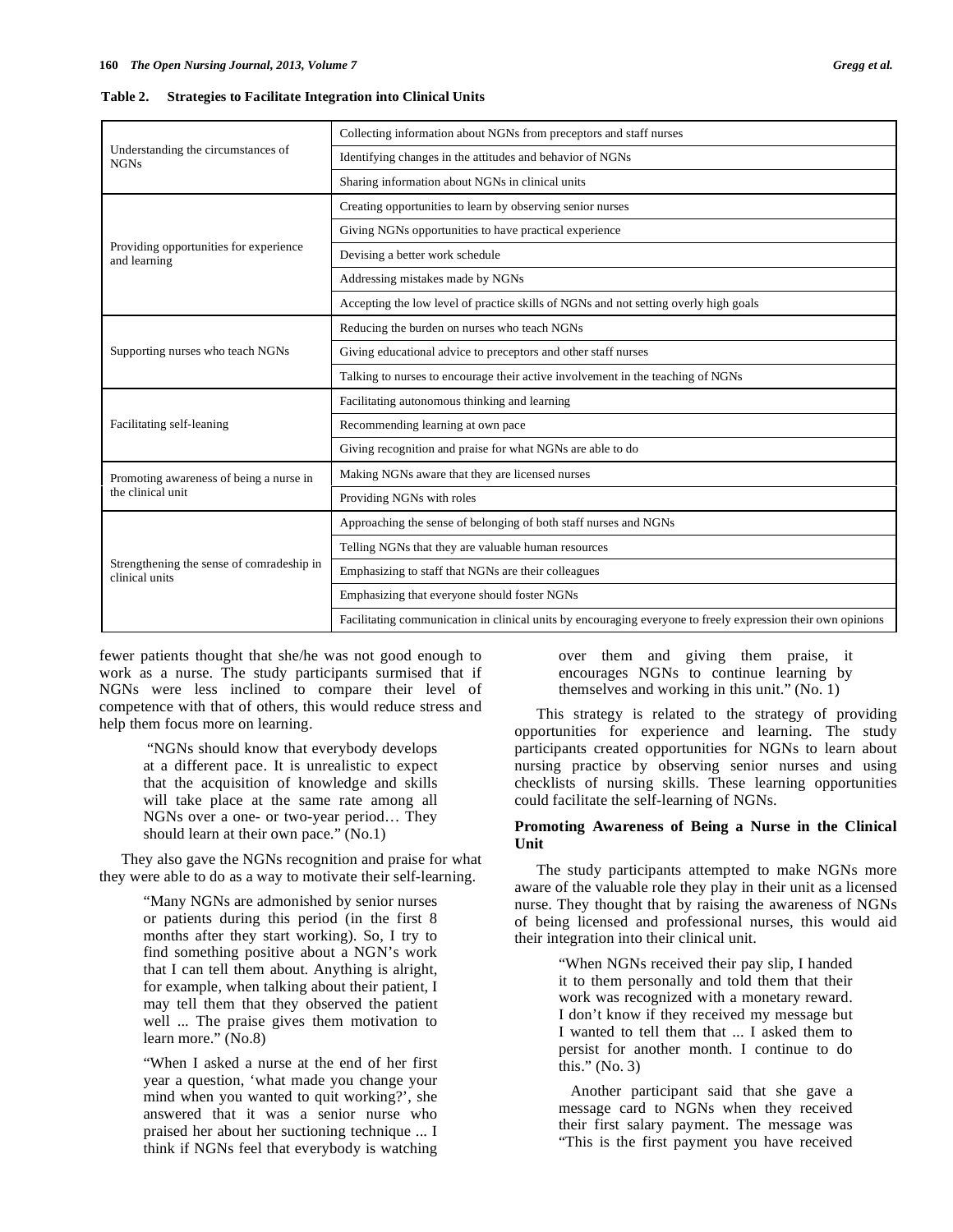since acquiring your nursing license. Working as a nurse places a very heavy burden on you and you have real responsibilities as a nurse. Together, let's try hard to make sure you are able to fulfill your responsibilities." (No. 2)

 The study participants also gave NGNs a real role to raise their awareness of being a nurse in their clinical unit.

> "I told NGNs that if they were not working here, we would not be able to give our patients adequate care. It is true that we don't have extra human resource ... It is important to give NGNs a real role in the clinical unit. It doesn't need to be a big role. The first-year nurses usually said that they could not do anything even though they were working in the unit. I told them that they had a significant role to play even as first-year nurses." (No. 6)

> "When NGNs have to provide care for a patient from admission to discharge, not just providing daily care on a routine basis, they feel a greater sense of responsibility to take care of their patient properly. ... Feeling responsible is important for the integration of NGNs into the unit." (No. 3)

 The study participants believed that when NGNs were able to fulfill their respective roles, they felt that they were truly serving as a nurse in the unit. This feeling encourages NGNs to integrate into their clinical units.

## **Strengthening the Sense of Comradeship in Clinical Units**

 The study participants tried to strengthen the sense of comradeship in their clinical units by having regular contact with both NGNs and other staff nurses. With NGNs, they tried to enhance the NGNs' sense of belonging by thinking of them as a family member and telling them that NGNs are important members of the unit.

> "To facilitate the sense of belonging, a low level approach was adopted. For example, if it was someone's birthday, I wished them 'happy birthday' in front of everyone in the morning before the day shift began. I believe that our team in this unit is like a family in society, so we should not forget the birthdays of our family members ... I also told NGNs that you are a member of this unit and other people think of you in that way … You should try hard as a member of this unit." (No. 2)

> "I told NGNs that each of them is an important human resource ... I asked for their opinions when we had a conference or a case study meeting at our unit. Even if they have an opinion it is hard for them to speak up. So I asked them, 'what do you think?'" (No. 4)

 The study participants approached not only NGNs but also other staff members to strengthen the sense of comradeship in their clinical units through conducting common activities and solving problems. One participant who is a supervisor of a neurosurgery unit stated:

"Our patients stay in our unit for a long time. When they move out of the acute stage and are discharged from hospital, we give patients a colorful piece of origami (traditional Japanese paper object made by folding paper). All members of our unit do something ... It started when a patient on a ventilator with no chance of recovery had a birthday ... We held a birthday party with her family in the patient's room. The present was a colorful piece of origami. Her family was very grateful for what we did ... This gives our nurses a strong sense of comradeship." (No. 1)

"If we have any problems about a new nurse education program, all of us discuss them ...We try to regard NGNs as integral members of this unit and adjust how we teach them to meet their needs and to solve problems together in our unit." (No. 9)

 The study participants also emphasized that everyone should foster NGNs. They tried to convey the message that not only preceptors but also all nurses in a clinical unit should be concerned with NGN education.

> "…NGNs are nurses all of us have the responsibility to foster. Each NGN has his or her own preceptor; however, I pair them for a night shift once in a term because it is not only the preceptor's responsibility to teach NGNs. Everybody who works on a night shift with a NGN should take care of the NGN…I create such an environment (where everybody in the unit fosters NGNs)…" (No. 4)

> "At all times, we tried to express a feeling of welcome to NGNs ... NGNs are very nervous when they first come to our unit. We don't do anything special but we talk to them so they can become acquainted with the nurses in the unit ... Everybody thinks about how to welcome NGNs when March or April arrives. So they start making an education plan for NGNs together... I told them that it is very important what everybody did for NGNs." (No. 7)

## **DISCUSSION**

 In Japan, the voluntary turnover rate for first-year nurses in 2011 was 7.5%, which was lower than the previous year [19]. Clinical training for NGNs was encouraged under new legislation from April 2010; therefore, many hospitals started or improved their training programs. While this could have been a factor contributing to the lower turnover rate, the endeavors of nurse managers to integrate NGNs into clinical units may have also have had an influence.

 In order to facilitate NGNs' integration into the clinical unit, the nurse managers used a total of 6 strategies. The three strategies that were standard practice if NGNs were working in clinical units comprise understanding the circumstances of NGNs, providing opportunities for experience and learning, and providing support to nurses who teach NGNs. Regarding understanding the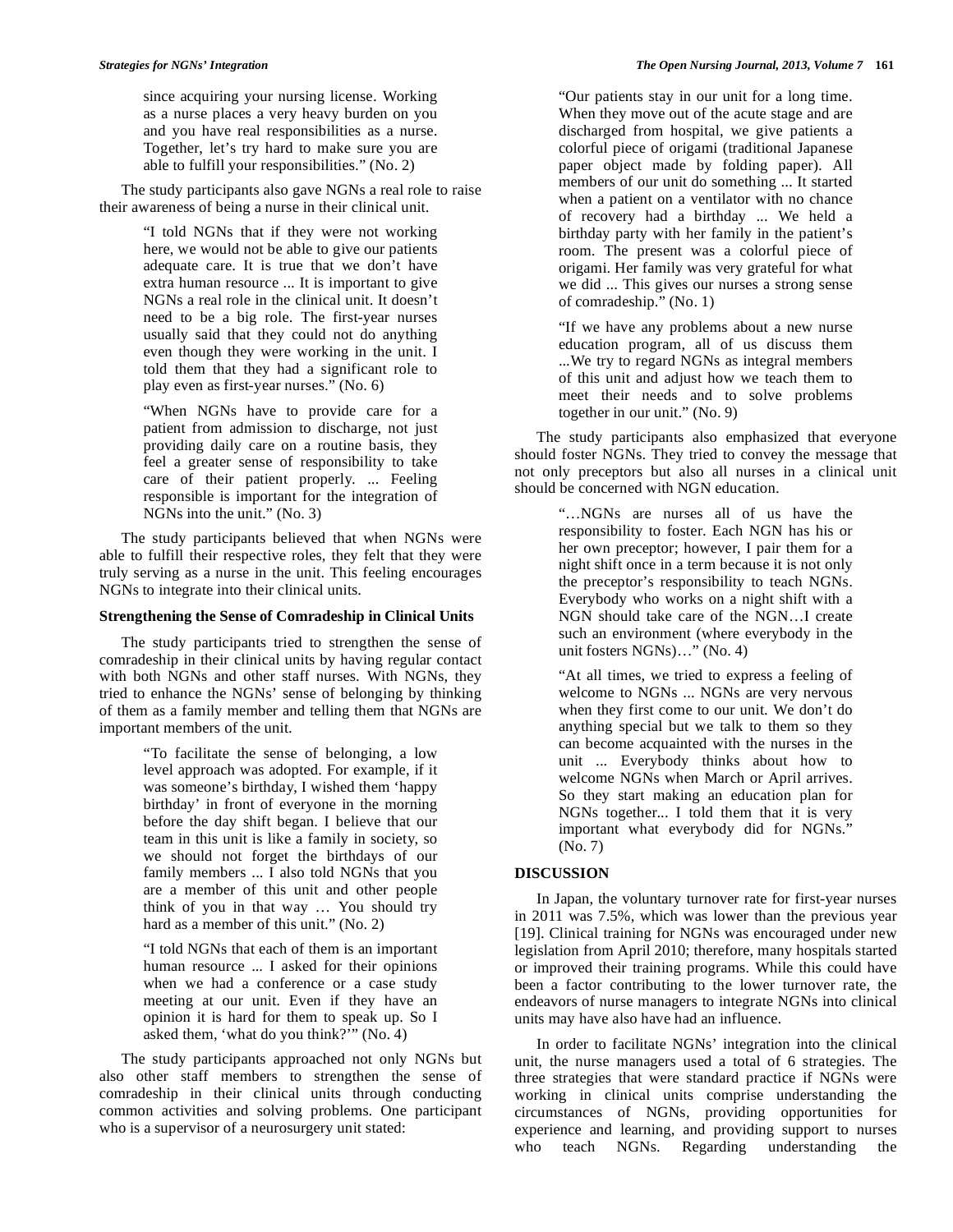circumstances of NGNs, the nurse managers collected information about how NGNs were working from preceptors and staff nurses in order to gain a clear understanding of their situation. This strategy is vital to providing appropriate and timely support for NGNs in clinical units, and has a strong influence on NGNs' transition into practice and integration into the workplace [20]. It is imperative to provide NGNs with opportunities for experience and learning by working together in clinical units. While teaching NGNs, the nurse managers supported nurses who teach NGNs by giving them advice and motivating them in their teaching role. These 3 strategies make a meaningful contribution to NGNs' integration into clinical units; however, it is difficult to effectively facilitate such integration by these strategies alone.

 The other 3 strategies that were particularly important were: facilitating self-learning, promoting awareness of being a nurse in the clinical unit, and strengthening the sense of comradeship in clinical units. To facilitate integration, it is essential for NGNs to acquire the knowledge and skills specific to the unit; therefore, nurse managers tried to facilitate self-learning of NGNs by providing opportunities for experience and learning. Salt *et al*. [21] reviewed articles to find organizational strategies that increase the retention rates of NGNs. One of the strategies identified was a program designed to develop specific clinical skills through such means as classroom instruction, observational experiences, case studies, and computer-based training.

 The nurse managers could use methods, such as study sessions to address the specific skills needed in a particular unit, and debriefing sessions after stressful events such as emergency resuscitations [22] would be useful to expand NGNs' experience and learning opportunities. These opportunities should facilitate NGNs' self-learning. How willing NGNs are to exercise their clinical skills is affected by how they see themselves as members of the clinical unit [23]; therefore, to give NGNs the confidence to put their clinical skills into practice it is imperative for them to be integrated into their respective units.

 In this study, 8 clinical units out of 9 had advisors for preceptors. The preceptor's role is to support socialization and facilitate the transition of NGNs into practice [24]. By contrast, the advisor's role is close to that of a mentor's in the U.S. They serve as a role model, teacher, coach, guide, and compensator for poor preceptor relationships [25]. The advisors were used as part of the preceptorship team to reduce the burden on preceptors and provide the NGNs with the most appropriate support in the clinical unit in the manner suggested by Beecroft *et al*. [26]. The preceptors' advisor was a nurse who had more experience than the preceptors; however, they usually did not have any special training on being an advisor. As the position of unit-based staff development specialist in charge of education in a clinical unit does not exist in Japan, nurse managers have to undertake the role of staff development specialist such as coach, facilitator, mentor, and consultant [11]. However, the nurse managers have limited time to fully master the specialist role of staff development. Training for preceptors and advisors is necessary to facilitate NGNs' integration into a clinical unit.

key issue for NGNs' positive transition was to genuinely welcome the NGNs and make them feel a part of the nursing team. The nurse managers themselves and other nurses expressed their feeling of welcome to NGNs and acknowledged NGNs' achievements in patient care. These actions are meaningful in terms of a NGN's sense that he or she has been accepted as a member of the unit.

 NGNs' sense of belonging to their unit and feeling a part of unit culture were important for their integration into a clinical unit [3]. The study participants gave the NGNs roles to promote their awareness of being a nurse in their unit. This strategy could help to create sense of belonging, which helps the integration of NGNs. Recognition of the contribution that NGNs make to their clinical unit is essential for them to gain a feeling of being important [23]. Levett-Jones and Lathlean [28] indicated that belongingness relates to an individual's feeling of being secure, accepted, included, valued, and respected by a defined group. As one participant explained, all members of her unit celebrated a patient's discharge by giving them a colorful piece of origami. This practice helps to create the feeling of "being part of a collegial community" [23]. Wishing NGNs "happy birthday" is another way to promote this feeling. Fostering the sense of belonging is one way to promote comradeship, which in turn creates the sense of a collective purpose and the mentality that we are "in-it together" [29].

 As a result of a literature review, Murphy and Sharp [30] found that perceptions of comradeship and peer communication were related to unit cohesion. The nurse managers' efforts to strengthen the sense of comradeship could make their units more cohesive. This environment should help NGNs to integrate into their clinical units. The Japanese in particular place a high value on the relatedness of individuals and the maintenance of harmony within the group [31]. Therefore, the strategy of strengthening the sense of comradeship in clinical units is central to facilitating the integration of NGNs in the Japanese cultural context.

 This strategy, the strengthening of the sense of comradeship, also contributes to the creation of a supportive environment for NGNs, which is a significant component of NGNs' experience [32]. Miller [33] identified the dimensions of a supportive environment as consisting of team work, cohesiveness and shared values. Directors of nursing recommended the nurse managers for this study because they assumed that the nurses in their units were working together cohesively. These clinical units provide a supportive environment because of the nurse managers' endeavors to strengthen the sense of comradeship for both NGNs and other nurses.

 Although there is a positive correlation between the initial orientation and job satisfaction and retention, the operational definition of orientation varies [10]. In Japan, unit orientation, which is usually the period during which NGNs are not assigned to a patient, is generally short, only one to three days. Even after NGNs are assigned to patients, there should be some form of ongoing orientation. A clearer definition of unit orientation and a plan for ongoing training that contains objectives are needed in each clinical unit. As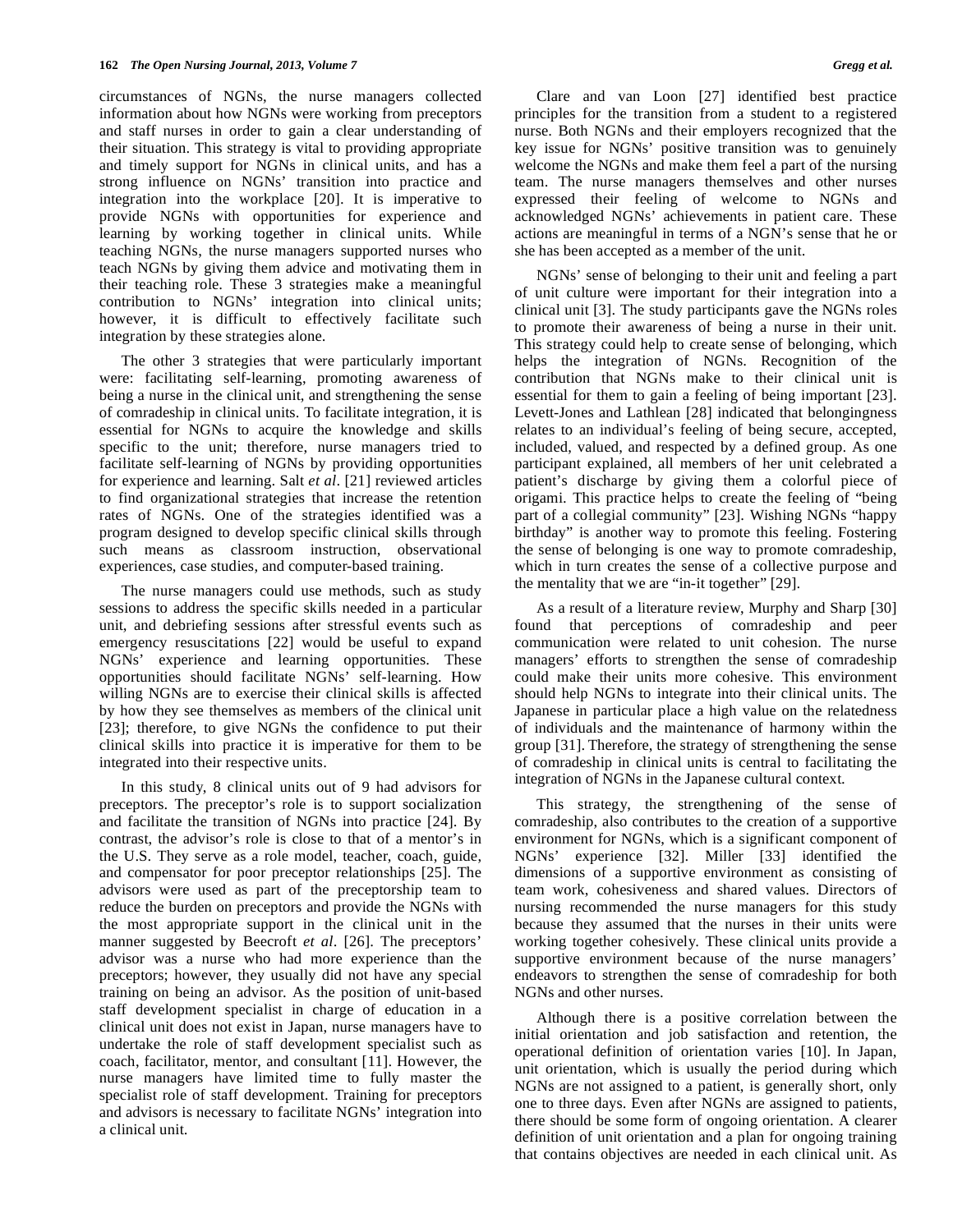one of study participants mentioned, all nurses who are working at the unit should be involved in making an orientation program for the unit. If everyone provides input for the program, they will be more interested in the education of NGNs in the unit. This should create welcoming atmosphere for NGNs.

 Furthermore, as Duchscher [34] indicated, it is important to include information about NGNs' role transition in the orientation program. NGNs did not have a high skill level or confidence; therefore, an extended orientation and support program in each clinical unit are essential to facilitate transition into practice. Information on how NGNs experience role transition is important not only for NGNs but also for all nurses in the unit so that adequate support can be given to NGNs.

 This study has several limitations. The study participants were confined to nurse managers whose units were evaluated by the directors of nursing as units where the nurses were working together cohesively. Therefore, the possibility exists that the findings of this study were influenced by this sampling method. The authors concluded that data analysis had reached saturation because no new categories emerged; however, if more interviews had been conducted, specific practices may have been discovered rather than new categories. Regarding a NGN's integration into a clinical unit, their preceptors and other staff nurses also have important roles to play. Research that incorporates these nurses is needed. Furthermore, this study examined strategies adopted by nurse managers; therefore, the study has not been able to verify if these strategies work for NGNs. Useful strategies from a NGN viewpoint should be identified in the future.

### **CONCLUSIONS**

 The nurse managers adopted 6 strategies and 3 of them were particularly important for facilitating the integration of NGNs into clinical units: facilitating self-learning, promoting awareness of being a nurse in the clinical unit, and strengthening the sense of comradeship in clinical units. The nurse managers tried to facilitate NGNs' self-learning by providing opportunities for experience and learning. NGNs' acquisition of knowledge and skills specific to their clinical unit are imperative for NGNs to be a member of the unit. They also tried to raise the NGN's awareness of being a nurse in the clinical unit by giving them meaningful roles within the unit.

 The central strategy was the strengthening the sense of comradeship of all nurses in their clinical units. This strategy should create a supportive environment for NGNs to integrate into their respective clinical units. The nurse managers implemented this strategy by creating the sense of belonging among both staff nurses and NGNs. To facilitate NGNs' integration into their clinical units, nurse managers need to adopt strategies that are not confined to NGNs but include all nurses in their clinical units.

 All senior nurses who worked with NGNs could apply these strategies to facilitate NGNs' integration into their clinical units. For NGNs, knowing these strategies would help them to understand what they should do to become a full member of their unit.

## **CONFLICT OF INTEREST**

 The authors confirm that they have no conflict of interest in regard to this manuscript.

#### **ACKNOWLEDGEMENTS**

 We would like to express our grateful appreciation to the nurse managers who participated in this study for sharing their practices and insights.

 This study was supported by a KAKENHI (22592401) Grant-in-Aid for Scientific Research (C) of the Japan Society for the Promotion of Science (JSPS)

## **ETHICAL APPROVAL**

 This study was approved by the ethical committee of Kobe City College of Nursing, Kobe, Japan. The ethical approval number: 2010-1-10.

## **REFERENCES**

- [1] Kramer M. Reality shock: why nurses leave nursing. CV Mosby Company, St Louis 1974.
- [2] Gregg M F, Shigematsu T, Hayashi C, Kono M, Yoshida K. Newly licensed nurses' experiences in rotational training programs in Japan. J Contin Educ Nurs 2011; 42 (2): 89-96.
- [3] Fink R, Krugman M, Casey K, Goode C. The graduate nurse experience: qualitative residency program outcomes. J Nurs Adm 2008; 38(7/8): 341-8.
- [4] McKenna L G & Green C. Experiences and learning during a graduate nurse program: an examination using a focus group approach. Nurse Educ Pract 2004; 4(4), 258-63.
- [5] AONE guiding principles for the newly licensed nurse's transition into practice; [cited 2013 January 15] Available from: http://www.aone.org/resources/PDFs/AONE\_GP\_Newly\_Licensed \_Nurses.pdf
- [6] Van Maanen J, Shein EH. Toward a theory of organizational socialization. Res Organ Behav 1979; 1: 209-64.
- [7] Japanese Nursing Association (2004). Early turnover situations of newly graduated nurses 2004; [cited 2013 January 10] Available from: http://www.mhlw.go.jp/shingi/2006/03/dl/s0329-13b-5-3.pdf. (In Japanese)
- [8] Whitehead J. Newly qualified staff nurses' perceptions of the role transition. Br J Nurs 2001; 10(5): 330-9.
- [9] Halfer D, Graf E. Graduate nurse perceptions of the work experience. Nur Econ 2006; 24(3): 150-5.
- [10] Scott ES, Engelke MK, Swanson M. New graduate nurse transitioning: Necessary or nice? Appl Nurs Res 2008; 21: 75-83.
- [11] Santucci J. Facilitating the transition into nursing practice: concepts and strategies for mentoring new graduates. J Nurs Staff Dev 2004; 20(6): 274-84.
- [12] Orsini CH. A nurse transition program for orthopaedics: creating a new culture for nurturing graduate nurses. Orthop Nurs 2005; 24(4): 240-8.
- [13] Persaud D. Mentoring the new graduate perioperative nurse: a valuable retention strategy. AORN J. 2008; 87(6): 1173-9.
- [14] Sandelowski M. Whatever happened to qualitative description? Res Nurs Health 2000; 23(4): 334-40.
- [15] Miles MB, Huberman AM. Qualitative Data Analysis: An expanded sourcebook. Thousand Oaks, CA: Sage Publications, 1994.
- [16] Gregg MF, Asahara K, Yokoyama M. How to Conduct and Report Qualitative Research: Aiming to be an Expert of Nursing Research. Tokyo: Ishiyaku Publishers, 2011. (In Japanese)
- [17] Lincoln YS, Guba EG. Naturalistic inquiry. Newbury Park, CA: Sage 1985.
- [18] Shenton AK. Strategies for ensuring trustworthiness in qualitative research projects. Educ Infom 2004; 22: 63-75.
- [19] Japanese Nursing Association. News release: results of the investigation of actual conditions of nurses in hospitals 2013. [cited 2013 March 29] Available from: http: //www.nurse.or.jp/up\_pdf/ 20120806122153\_f.pdf (In Japanese)
- [20] Walker A, Earl C, Costa B, Cuddihy L. Graduate nurses' transition and integration into the workplace: A qualitative comparison of